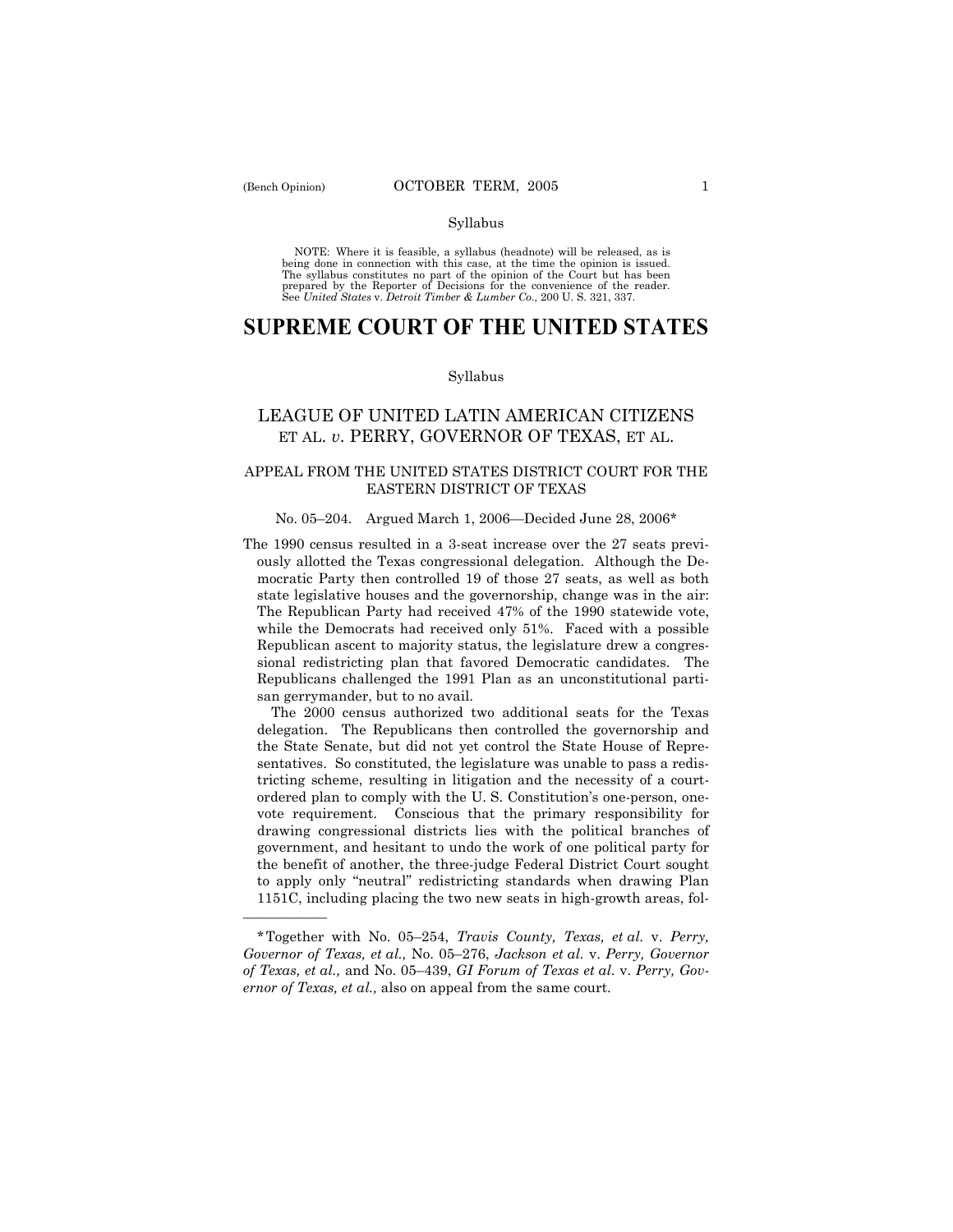# 2 LEAGUE OF UNITED LATIN AMERICAN CITIZENS *v.* PERRY Syllabus

lowing county and voting precinct lines, and avoiding the pairing of incumbents. Under Plan 1151C, the 2002 congressional elections resulted in a 17-to-15 Democratic majority in the Texas delegation, compared to a 59% to 40% Republican majority in votes for statewide office in 2000, thus leaving the 1991 Democratic gerrymander largely in place.

 In 2003, however, Texas Republicans gained control of both houses of the legislature and set out to increase Republican representation in the congressional delegation. After a protracted partisan struggle, the legislature enacted a new congressional districting map, Plan 1374C. In the 2004 congressional elections, Republicans won 21 seats to the Democrats' 11, while also obtaining 58% of the vote in statewide races against the Democrats' 41%. Soon after Plan 1374C was enacted, appellants challenged it in court, alleging a host of constitutional and statutory violations. In 2004 the District Court entered judgment for appellees, but this Court vacated the decision and remanded for consideration in light of *Vieth* v. *Jubelirer,* 541 U. S. 267. On remand, the District Court, believing the scope of its mandate was limited to questions of political gerrymandering, again rejected appellants' claims.

- *Held:* The judgment is affirmed in part, reversed in part, and vacated in part, and the cases are remanded.
- 399 F. Supp. 2d 756, affirmed in part, reversed in part, vacated in part, and remanded.

 JUSTICE KENNEDY delivered the opinion of the Court with respect to Parts II-A and III, concluding:

1. This Court held, in *Davis* v. *Bandemer*, 478 U. S. 109, 118–127, that an equal protection challenge to a political gerrymander presents a justiciable case or controversy, although it could not agree on what substantive standard to apply, compare *id.*, at 127–137, with *id.*, at 161–162. That disagreement persists. The *Vieth* plurality would have held such challenges nonjusticiable political questions, but a majority declined to do so, see 541 U. S., at 306, 317, 343, 355. Justiciability is not revisited here. At issue is whether appellants offer a manageable, reliable measure of fairness for determining whether a partisan gerrymander is unconstitutional. P. 7.

 2. Texasí redrawing of District 23ís lines amounts to vote dilution violative of  $\S 2$  of the Voting Rights Act of 1965. Pp. 17-36.

(a) Plan  $1374C$ 's changes to District 23 served the dual goals of increasing Republican seats and protecting the incumbent Republican against an increasingly powerful Latino population that threatened to oust him, with the additional political nuance that he would be reelected in a district that had a Latino majority as to voting age population, though not a Latino majority as to citizen voting age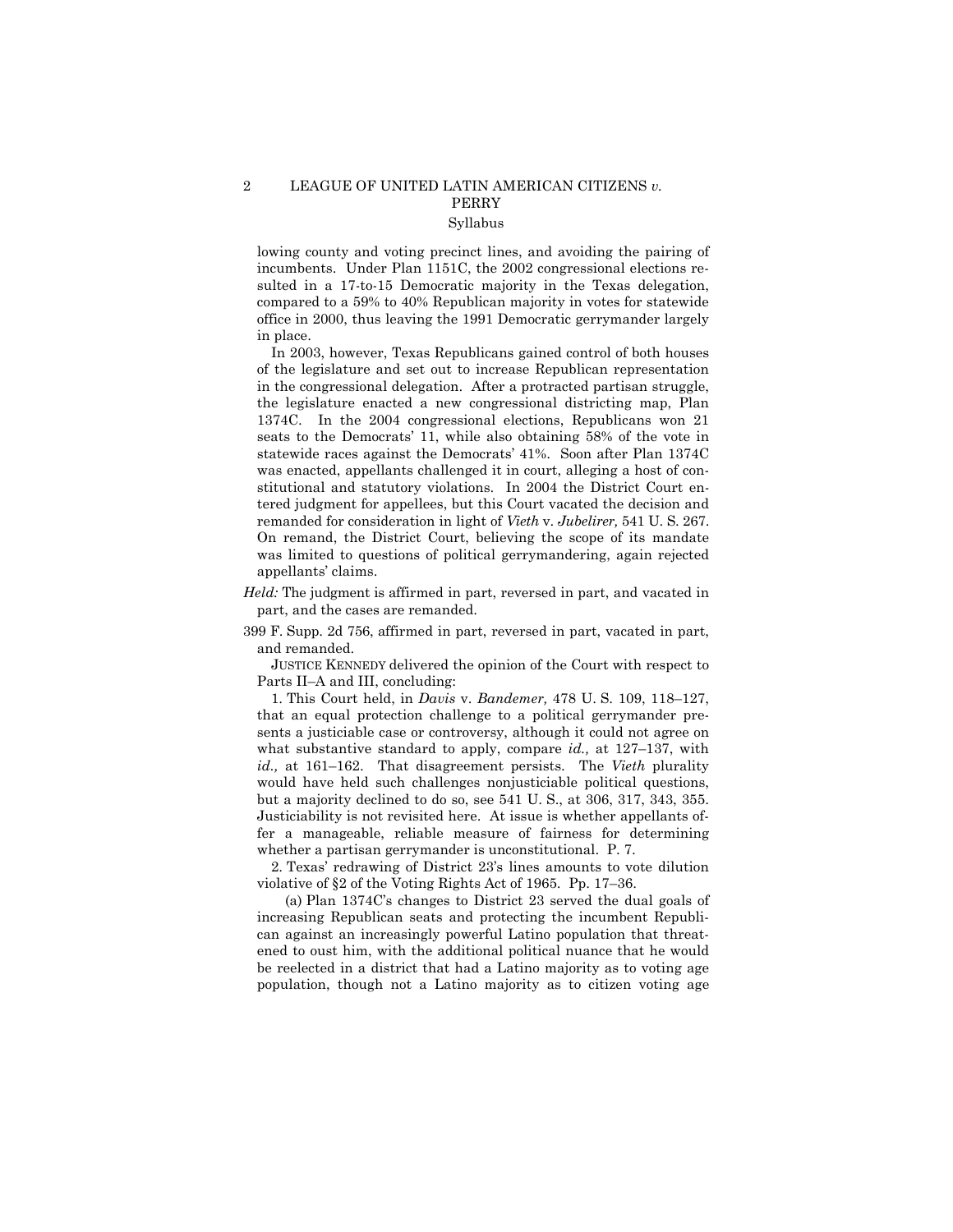population or an effective Latino voting majority. The District 23 changes required adjustments elsewhere, so the State created new District 25 to avoid retrogression under  $\S 5$  of the Act. Pp. 17–18.

(b) A State violates  $\S2$  "if, based on the totality of circumstances, it is shown that the political processes leading to nomination or election . . . are not [as] equally open to . . . members of [a racial group as they are tol other members of the electorate."  $42 \text{ U. S. C. }$  §1973(b). *Thornburg* v. *Gingles*, 478 U. S. 30, 50–51, identified three threshold conditions for establishing a  $\S2$  violation: (1) the racial group must be "sufficiently large and geographically compact to constitute a majority in a single-member district"; (2) the group must be "politically cohesive"; and  $(3)$  the white majority must "vot[e] sufficiently as a bloc to enable it . . . usually to defeat the minority's preferred candidate." The legislative history identifies factors that courts can use, once all three threshold requirements are met, in interpreting  $\S 2$ 's "totality of circumstances" standard, including the State's history of votingrelated discrimination, the extent to which voting is racially polarized, and the extent to which the State has used voting practices or procedures that tend to enhance the opportunity for discrimination against the minority group. See *id.*, at 44-45. Another relevant consideration is whether the number of districts in which the minority group forms an effective majority is roughly proportional to its share of the population in the relevant area. *Johnson* v. *De Grandy,* 512 U. S. 997, 1000. The district court's determination whether the  $\S2$ requirements are satisfied must be upheld unless clearly erroneous. See *Gingles, supra*, at 78–79. Where "the ultimate finding of dilution" is based on "a misreading of the governing law," however, there is reversible error. *De Grandy, supra*, at  $1022$ . Pp.  $18-20$ .

 (c) Appellants have satisfied all three *Gingles* requirements as to District 23, and the creation of new District 25 does not remedy the problem.

The second and third *Gingles* factors—Latino cohesion, majority bloc voting—are present, given the District Court's finding of racially polarized voting in the District 23 and throughout the State. As to the first *Gingles* precondition—that the minority group be large and compact enough to constitute a majority in a single-member district, 478 U.S., at 50—appellants have established that Latinos could have had an opportunity district in District 23 had its lines not been altered and that they do not have one now. They constituted a majority of the citizen voting age population in District 23 under Plan 1151C. The District Court suggested incorrectly that the district was not a Latino opportunity district in 2002 simply because the incumbent prevailed. The fact that a group does not win elections does not resolve the vote dilution issue. *De Grandy,* 512 U. S.*,* at 1014, n. 11.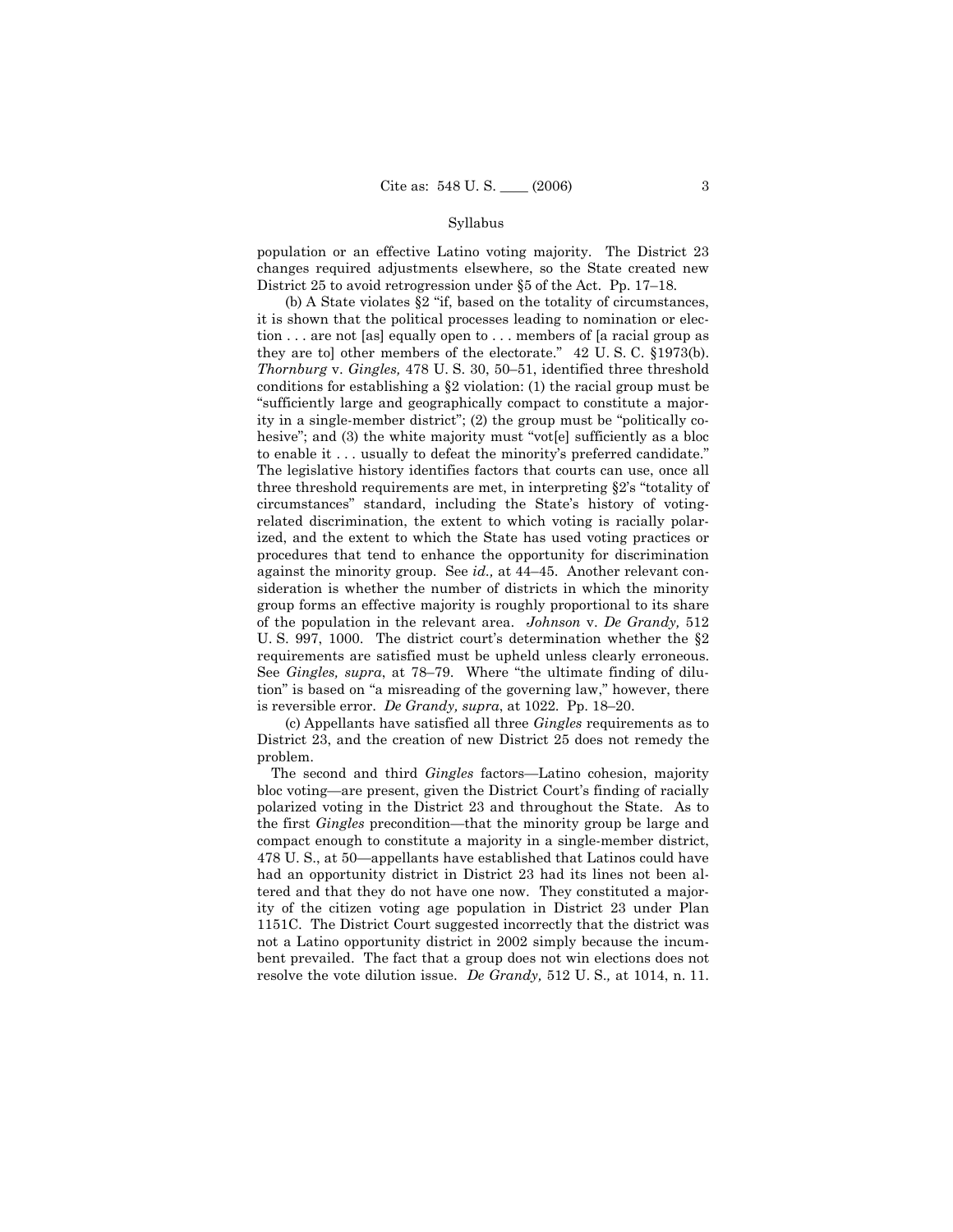# 4 LEAGUE OF UNITED LATIN AMERICAN CITIZENS *v.* PERRY Syllabus

In old District 23 the increase in Latino voter registration and overall population, the concomitant rise in Latino voting power in each successive election, the near victory of the Latino candidate of choice in 2002, and the resulting threat to the incumbent's continued election were the very reasons the State redrew the district lines. Since the redistricting prevented the immediate success of the emergent Latino majority in District 23, there was a denial of opportunity in the real sense of that term. Plan 1374C's version of District 23, by contrast, is unquestionably not a Latino opportunity district. That Latinos are now a bare majority of the district's voting-age population is not dispositive, since the relevant numbers must account for citizenship in order to determine the groupís opportunity to elect candidates, and Latinos do not now have a citizen voting-age majority in the district.

The State's argument that it met its  $\S 2$  obligations by creating new District 25 as an offsetting opportunity district is rejected. In a district line-drawing challenge, "the first *Gingles* condition requires the possibility of creating more than the existing number of reasonably compact districts with a sufficiently large minority population to elect candidates of its choice.<sup>"</sup> *Id.*, at 1008. The District Court's finding that the current plan contains six Latino opportunity districts and that seven reasonably compact districts, as proposed by appellant GI Forum, could not be drawn was not clearly erroneous. However, the court failed to perform the required compactness inquiry between the number of Latino opportunity districts under the challenger's proposal of reinstating Plan 1151C and the "existing number of reasonably compact districts." *Ibid.* Section 2 does not forbid the creation of a noncompact majority-minority district, *Bush* v. *Vera,* 517 U. S. 952, 999, but such a district cannot remedy a violation elsewhere in the State, see *Shaw* v. *Hunt,* 517 U. S. 899, 916. The lower court recognized there was a 300-mile gap between the two Latino communities in District 25, and a similarly large gap between the needs and interests of the two groups. The court's conclusion that the relative smoothness of the district lines made the district compact, despite this combining of discrete communities of interest, is inapposite because the court analyzed the issue only in the equal protection context, where compactness focuses on the contours of district lines to determine whether race was the predominant factor in drawing those lines. See *Miller* v. *Johnson*, 515 U.S. 900, 916–917. Under §2, by contrast, the injury is vote dilution, so the compactness inquiry considers "the compactness of the minority population, not  $\dots$  the compactness of the contested district.î *Vera,* 517 U. S., at 997. A district that "reaches out to grab small and apparently isolated minority communities" is not reasonably compact. *Id.*, at 979. The lower court's findings regarding the different characteristics, needs, and interests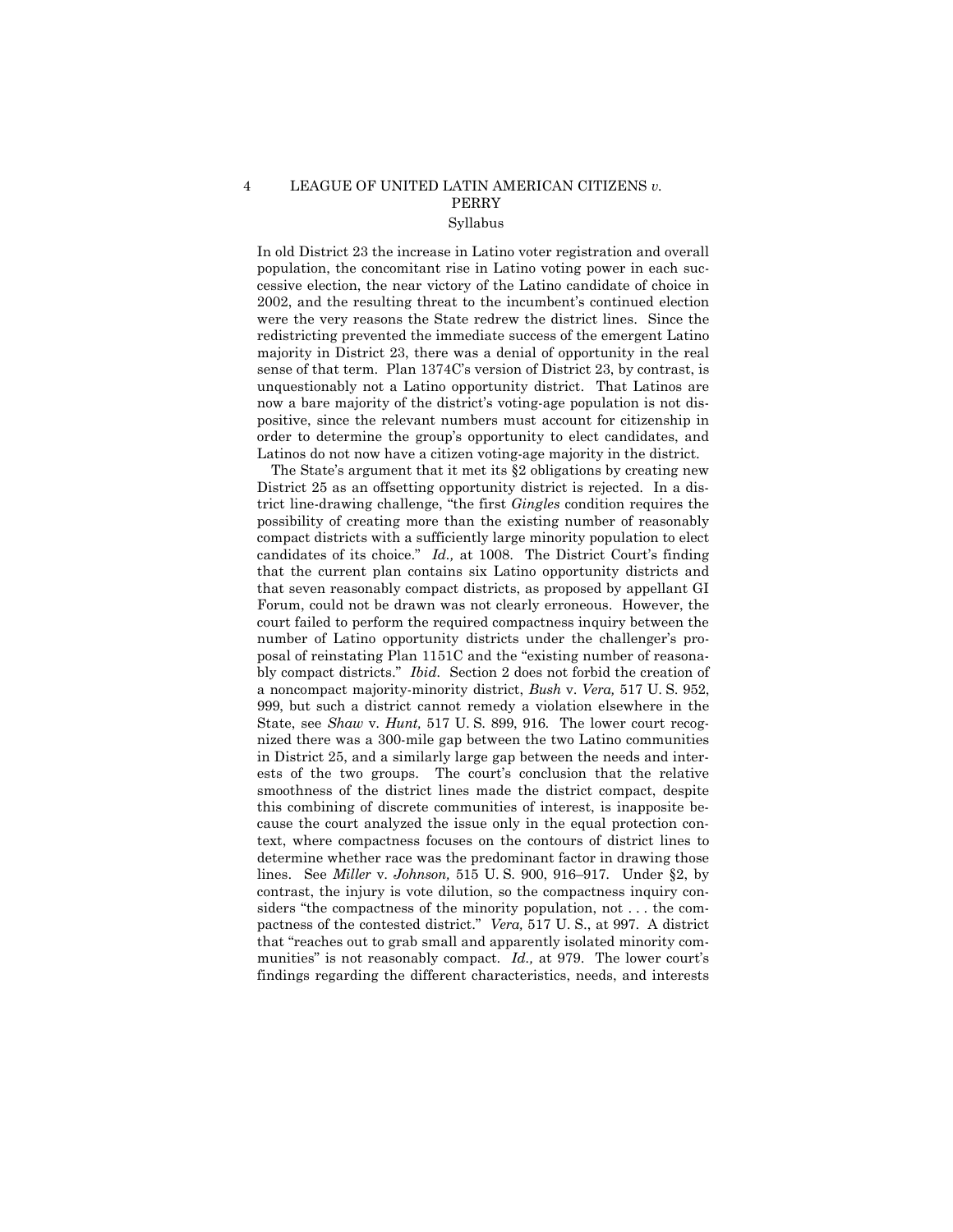of the two widely scattered Latino communities in District 23 are well supported and uncontested. The enormous geographical distances separating the two communities, coupled with the disparate needs and interests of these populations—not either factor alone renders District 25 noncompact for ß2 purposes. Therefore, Plan 1374C contains only five reasonably compact Latino opportunity districts, one fewer than Plan  $1151C$ . Pp. 20–29.

 (d) The totality of the circumstances demonstrates a ß2 violation. The relevant proportionality inquiry, see *De Grandy,* 512 U. S.*,* at 1000, compares the percentage of total districts that are Latino opportunity districts with the Latino share of the citizen voting-age population. The State's contention that proportionality should be decided on a regional basis is rejected in favor of appellants' assertion that their claim requires a statewide analysis because they have alleged statewide vote dilution based on a statewide plan. Looking statewide, there are 32 congressional districts. The five reasonably compact Latino opportunity districts amount to roughly 16% of the total, while Latinos make up 22% of Texas' citizen voting-age population. Latinos are, therefore, two districts shy of proportional representation. Even deeming this disproportionality insubstantial would not overcome the other evidence of vote dilution for Latinos in District 23. The changes there undermined the progress of a racial group that has been subject to significant voting-related discrimination and that was becoming increasingly politically active and cohesive. Cf., *e.g., id.*, at 1014. Against this background, the Latinos' diminishing electoral support for the incumbent indicates their belief he was unresponsive to their particularized needs. In essence, the State took away their opportunity because they were about to exercise it. Even accepting the District Court's finding that the State's action was taken primarily for political, not racial, reasons, the redrawing of District 23ís lines was damaging to its Latino voters. The State not only made fruitless the Latinos' mobilization efforts but also acted against those Latinos who were becoming most politically active. Although incumbency protection can be a legitimate factor in districting, see *Karcher* v. *Daggett*, 462 U. S. 725, 740, not all of its forms are in the interests of the constituents. If, as here, such protection means excluding some voters from the district simply because they are likely to vote against the officeholder, the change is to benefit the officeholder, not the voters. This policy, whatever its validity in the political realm, cannot justify the effect on Latino voters. See *Gingles, supra, at 45. Pp. 29-36.* 

 (e) Because Plan 1374C violates ß2 in its redrawing of District 23, appellantsí First Amendment and equal protection claims with respect to that district need not be addressed. Their equal protection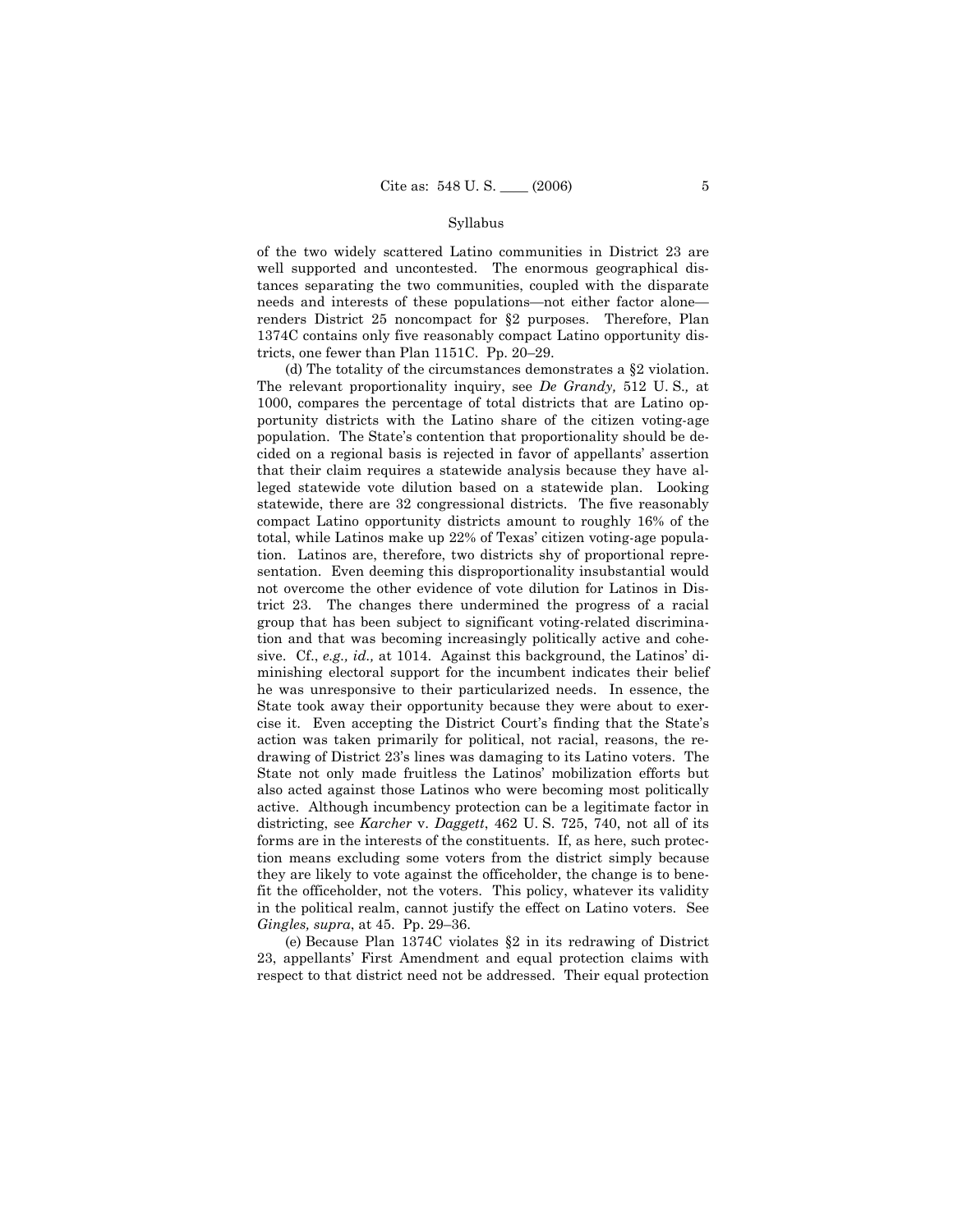claim as to the drawing of District 25 need not be confronted because that district will have to be redrawn to remedy the District 23 violation. Pp.  $36-37$ .

 JUSTICE KENNEDY concluded in Part II that because appellants have established no legally impermissible use of political classifications, they state no claim on which relief may be granted as to their contention that Texas' statewide redistricting is an unconstitutional political gerrymander. JUSTICE SOUTER and JUSTICE GINSBURG joined Part II-D. Pp. 7-15.

(a) Article I of the Constitution,  $\S$ 2 and 4, gives "the States primary responsibility for apportionment of their ... congressional ... districts," *Growe* v. *Emison*, 507 U. S. 25, 34, but §4 also permits Congress to set further requirements. Neither the Constitution nor Congress has stated any explicit prohibition of mid-decade redistricting to change districts drawn earlier in conformance with a decennial census. Although the legislative branch plays the primary role in congressional redistricting, courts have an important role when a districting plan violates the Constitution. See, *e.g.*, *Wesberry* v. *Sanders,* 376 U. S. 1. That the federal courts sometimes must order legislative redistricting, however, does not shift the primary responsibility away from legislative bodies, see, *e.g., Wise* v. *Lipscomb,* 437 U. S. 535, 540, who are free to replace court-mandated remedial plans by enacting redistricting plans of their own, see, *e.g.*, *Upham* v. *Seamon,* 456 U. S. 37, 44. Judicial respect for legislative plans, however, cannot justify legislative reliance on improper criteria for districting determinations. Pp.  $7-10$ .

 (b) Appellants claim unpersuasively that a decision to effect middecennial redistricting, when solely motivated by partisan objectives, presumptively violates equal protection and the First Amendment because it serves no legitimate public purpose and burdens one group because of its political opinions and affiliation. For a number of reasons, that test is unconvincing. There is some merit to the State's assertion that partisan gain was not the sole motivation for replacing Plan 1151C: The contours of some contested district lines seem to have been drawn based on more mundane and local interests, and a number of line-drawing requests by Democratic state legislators were honored. Moreover, a successful test for identifying unconstitutional partisan gerrymandering must do what appellants' sole-motivation theory explicitly disavows: show a burden, as measured by a reliable standard, on the complainants' representational rights. See *Vieth*, supra, at 292-295, 307-308. Appellants' sole-intent standard is no more compelling when it is linked to the circumstance that Plan 1374C is mid-decennial legislation. The Constitution's text and structure and this Court's cases indicate there is nothing inherently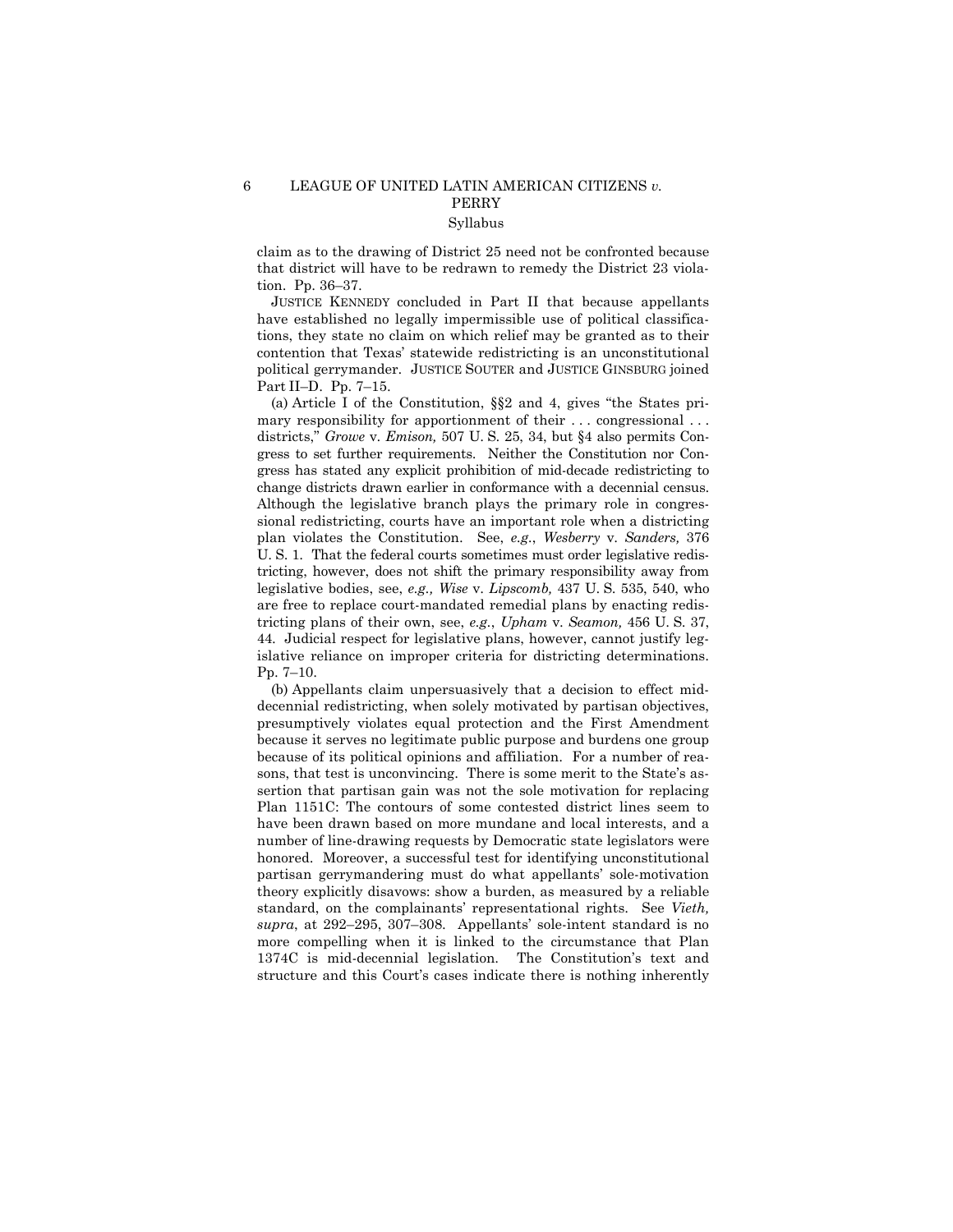suspect about a legislature's decision to replace mid-decade a courtordered plan with one of its own. Even if there were, the fact of middecade redistricting alone is no sure indication of unlawful political gerrymanders. Appellantsí test would leave untouched the 1991 Texas redistricting, which entrenched a party on the verge of minority status, while striking down the 2003 redistricting plan, which resulted in the majority Republican Party capturing a larger share of the seats. A test that treats these two similarly effective power plays in such different ways does not have the reliability appellants ascribe to it. Pp. 10-14.

 (c) Appellantsí political gerrymandering theory that mid-decade redistricting for exclusively partisan purposes violates the one-person, one-vote requirement is rejected. Although conceding that States operate under the legal fiction that their plans are constitutionally apportioned throughout a decade, see, *e.g., Georgia* v. *Ashcroft,* 539 U. S. 461, 488, n. 2, appellants contend that this fiction should not provide a safe harbor for a legislature that enacts a voluntary, middecade plan overriding a legal court-drawn plan. This argument mirrors appellants' attack on mid-decennial redistricting solely motivated by partisan considerations and is unsatisfactory for the same reasons. Their further contention that the legislature intentionally sought to manipulate population variances when it enacted Plan 1374C is unconvincing because there is no District Court finding to that effect, and they present no specific evidence to support this serious allegation of bad faith. Because they have not demonstrated that the legislatureís decision to enact Plan 1374C constitutes a violation of the equal-population requirement, their subsidiary reliance on *Larios* v. *Cox*, 300 F. Supp. 2d 1320, summarily affíd, 542 U. S. 947, is unavailing. Pp.  $14-16$ .

 JUSTICE KENNEDY, joined by THE CHIEF JUSTICE and JUSTICE ALITO, concluded in Part IV that the Dallas area redistricting does not violate ß2 of the Voting Rights Act. Appellants allege that the Dallas changes dilute African-American voting strength because an African-American minority effectively controlled District 24 under Plan 1151C. However, before Plan 1374C, District 24 had elected an Anglo Democrat to Congress in every election since 1978. Since then, moreover, the incumbent has had no opposition in any of his primary elections, and African-Americans have consistently voted for him. African-Americans were the second-largest racial group in the district after Anglos, but had only 25.7% of the citizen voting age population. Even assuming that the first *Gingles* prong can accommodate appellants' assertion that a  $\S2$  claim may be stated for a racial group that makes up less than 50% of the population, see, *e.g., De Grandy,*  supra, at 1009, they must show they constitute "a sufficiently large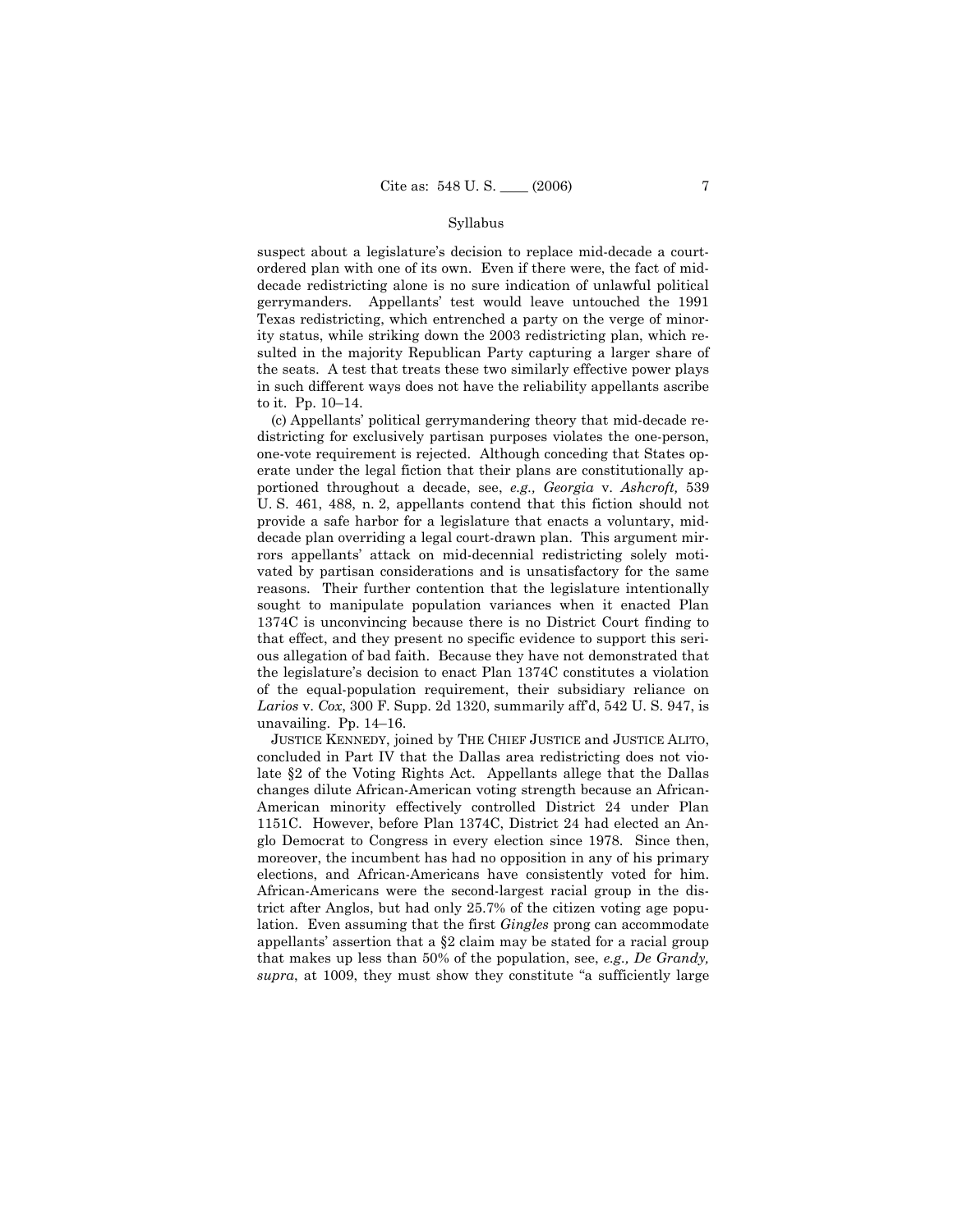# 8 LEAGUE OF UNITED LATIN AMERICAN CITIZENS *v.* PERRY Syllabus

minority to elect their candidate of choice with the assistance of cross-over votes,î *Voinovich* v. *Quilter,* 507 U. S. 146, 158. The District Court committed no clear error in rejecting questionable evidence that African-Americans have the ability to elect their candidate of choice in favor of other evidence that an African-American candidate of choice would not prevail. See *Anderson* v. *Bessemer City,* 470 U. S. 564, 574. That African-Americans had influence in the district does not suffice to state a ß2 claim. If it did, it would unnecessarily infuse race into virtually every redistricting, raising serious constitutional questions. See *Georgia* v. *Ashcroft,* 539 U. S. 461, 491. *Id.,* at 480, 482, distinguished. Appellants do not raise a district-specific political gerrymandering claim against District 24. Pp. 37-41.

 THE CHIEF JUSTICE, joined by JUSTICE ALITO, agreed that appellants have not provided a reliable standard for identifying unconstitutional political gerrymanders, but noted that the question whether any such standard exists—*i.e.*, whether a challenge to such a gerrymander presents a justiciable case or controversy—has not been argued in these cases. THE CHIEF JUSTICE and JUSTICE ALITO therefore take no position on that question, which has divided the Court, see *Vieth* v. *Jubelirer,* 541 U. S. 267, and join the pluralityís Part II disposition without specifying whether appellants have failed to state a claim on which relief can be granted or failed to present a justiciable controversy. Pp.  $1-2$ .

 JUSTICE SCALIA, joined by JUSTICE THOMAS, concluded that appellants' claims of unconstitutional political gerrymandering do not present a justiciable case or controversy, see *Vieth* v. *Jubelirer*, 541 U. S.  $267, 271–306$  (plurality opinion), and that their vote-dilution claims premised on ß2 of the Voting Rights Act of 1965 lack merit for the reasons set forth in JUSTICE THOMASís opinion concurring in the judgment in *Holder v. Hall*, 512 U.S. 874, 891–946. Reviewing appellantsí race-based equal protection claims, JUSTICE SCALIA, joined by THE CHIEF JUSTICE, JUSTICE THOMAS, and JUSTICE ALITO, concluded that the District Court did not commit clear error in rejecting appellant GI Forumís assertion that the removal of Latino residents from District 23 constituted intentional vote dilution. JUSTICE SCALIA, joined by THE CHIEF JUSTICE, JUSTICE THOMAS, and JUSTICE ALITO, subjected the intentional creation of District 25 as a majorityminority district to strict scrutiny and held that standard satisfied because appellants conceded that the creation of this district was reasonably necessary to comply with ß5 of the Voting Rights Act of 1965, which is a compelling state interest, and did not argue that Texas did more than that provision required it to do. Pp.  $2-11$ .

KENNEDY, J., announced the judgment of the Court and delivered the